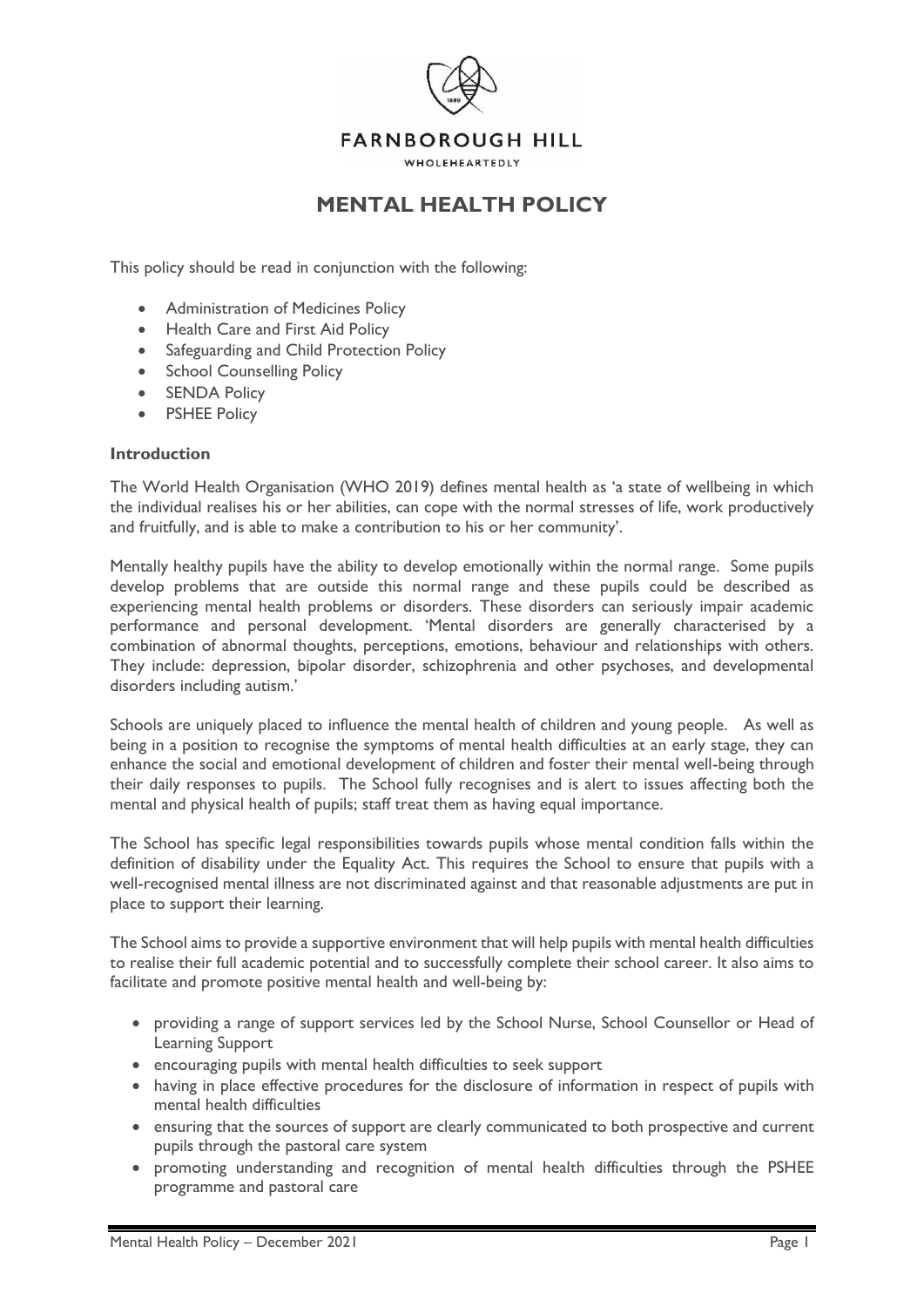- providing guidance and training to staff involved in the support and care of those with mental health difficulties through INSET
- providing clear guidance on the confidentiality of personal information provided by pupils.

However, whilst the School is committed to providing a supportive environment, it is important to recognise that it is not a mental health facility, nor is it a therapeutic community. There are, of necessity, limits to the extent of the support which can be provided and it is not the responsibility of the School to replicate services that already exist in the community and the NHS. In addition, the School also has its own procedures for the maintenance of good order and for safeguarding academic and pastoral standards which will apply to all pupils irrespective of their medical condition or specific needs (subject to the School's reasonable adjustments duty). It also has a duty to ensure the safety and well-being of all other pupils and staff in the School community.

## **Risk factors influencing the mental health of children**

There is no easy way of telling whether children will develop mental health problems or not. Some children maintain good mental health despite traumatic experiences, whilst others develop mental health problems even though they live in a safe, secure and caring environment. There are, however, some common risk factors that increase the probability that children will develop mental health problems. These include individual factors, such as:

- having a long-term physical illness or learning disability
- having complicated family factors, such as parental conflict and inconsistent discipline
- having parents who separate or divorce
- having a parent who has had, or may be experiencing, mental health problems, problems with alcohol, or has been in trouble with the law
- having a sibling with a serious illness, disability, or experiencing their own mental health problems
- having been bullied
- having experienced, or be experiencing, child abuse (physical abuse, neglect, sexual abuse, emotional abuse)
- experiencing the death of someone close to them and suffering from bereavement
- experiencing discrimination, perhaps because of their race, sexuality or religion
- acting as a carer for a relative and taking on adult responsibilities
- having long-standing educational difficulties
- experiencing difficulty with school transition
- having poor school attendance
- experiencing post-traumatic stress (caused by an event involving intense fear, helplessness or horror)
- experiencing (or suffering because of) environmental factors such as socio-economic disadvantages – living in poverty or homelessness
- having mental health disorders that may manifest in childhood or adolescence, that may include:
	- Conduct Disorder
	- ADHD
	- Deliberate self-harm
	- Disordered eating/formally diagnosed eating disorders
	- Eating disorders
	- Obsessive-Compulsive Disorder
	- Anxiety disorders
	- Soiling and wetting
- having Autism Spectrum Disorder
- having experience of substance abuse
- experiencing Depression and Bipolar Disorder
- having Schizophrenia
- living with the potential for a societal Lockdown due to a pandemic, where their experience of previous Lockdowns was a negative one (for example COVID-19 from 2020)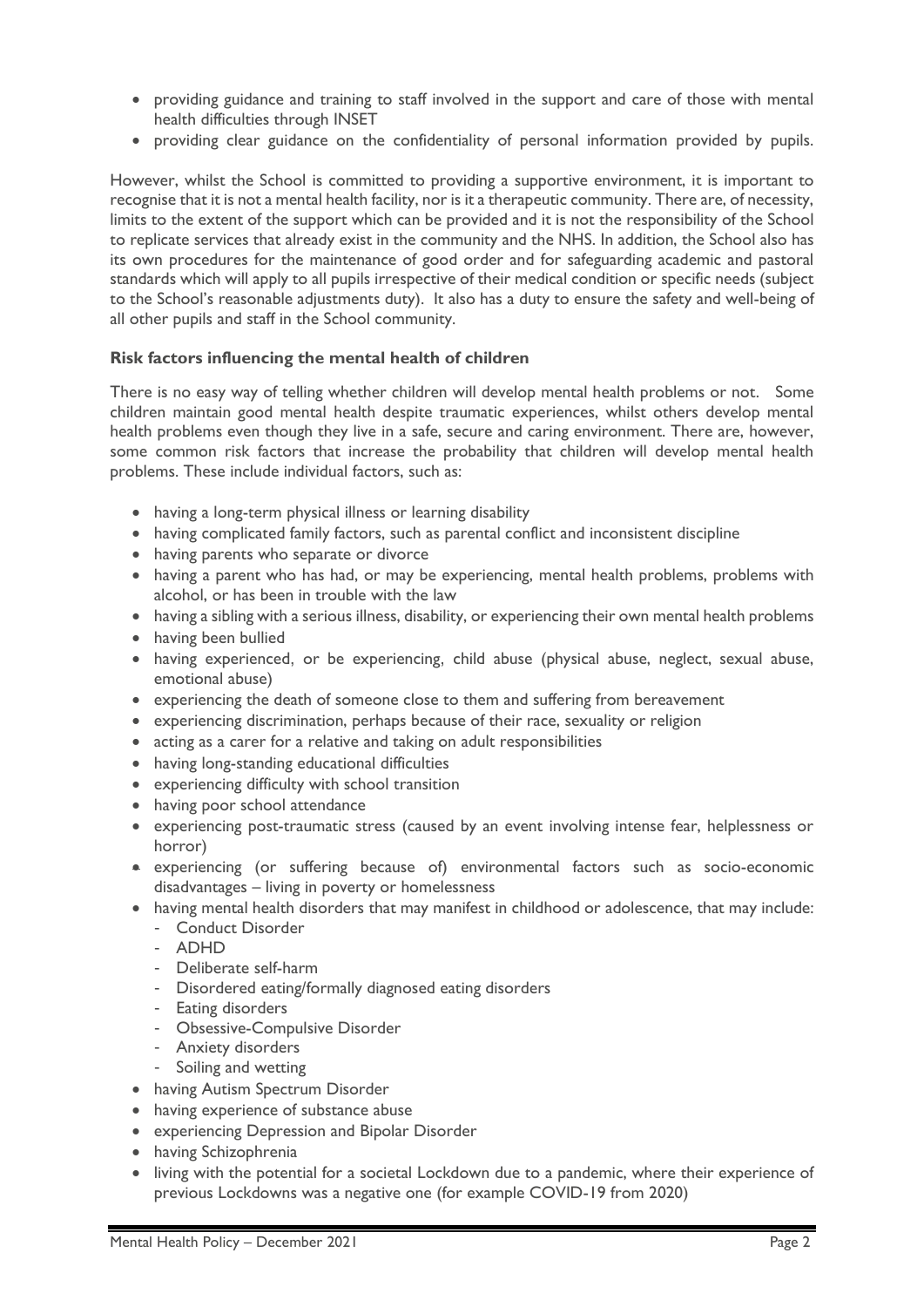## **Prevention**

The School has the following in place to help pupils to cope with school life with the aim of helping to prevent problems from developing. These systems also enable staff to recognise and help pupils with mental health problems.

- Whole-school organisation: policies, curriculum, tutorial system, pastoral care, management of behaviour, home-school liaison, anti-bullying and learning support provision.
- Pastoral provision: organisation of PSHEE, pastoral care system, ability for early intervention, support and training for staff, support for vulnerable pupils and liaison with the Deputy Head - Pastoral, Heads of Year and Assistant Heads of Year, the School Nurse, School Counsellor and Chaplain, and external agencies.
- Classroom practice: facilitative teaching, guidance and PSHEE provision.

#### **Procedures for identification of disorders**

Recognising when a child is suffering from mental health problems is not always easy but staff are often the 'front line' of identification. As an integral part of their pastoral role, staff should be alert to the signs of possible mental health difficulties and bring to the attention of the pupil's tutor, Head of Year or Assistant Head of Year and/or Deputy Head - Pastoral any cases that they feel may be a cause for concern.

However, many children exhibit occasional episodes of upset, disruptive or withdrawn behaviour, or occasional bouts of misbehaviour. These are not necessarily cause for mental health concern.

#### **Mental Health and Safeguarding**

All staff are aware that mental health problems can, in some cases, be an indicator that a child has suffered or is at risk of suffering abuse, neglect or exploitation. Where children have suffered abuse and neglect, or other potentially traumatic adverse childhood experiences, this can have a lasting impact on their mental health, behaviour and education throughout childhood, adolescence and into adulthood. Whilst only appropriately trained professional should attempt to make a diagnosis of a mental health problem, staff are well placed to observe children on a day-to-day basis and identify those whose behaviour suggests that they may be experiencing a mental health problem or be at risk of developing one. Where staff have a mental health concern about a child that is also a safeguarding concern, they will take immediate action to report this to the DSL or DDSL following the procedures set out below, and in the *Safeguarding and Child Protection Policy*. If there is any doubt as to whether the mental health concern is safeguarding-related, staff will report this to the DSL or DDSL.

#### **Responsibilities:**

All staff with a significant safeguarding concern about a pupil should inform the Designated Safeguarding Lead (DSL), as well as completing a record and handing it to the DSL as soon as possible and within 24 hours. However, other concerns should also be passed on to the Deputy Head - Pastoral, Heads of Year and Assistant Heads of Year, the School Nurse, School Counsellor, and Chaplain (see *Safeguarding and Child Protection Policy*).

The DSL (Deputy Head – Pastoral), or other senior staff, will decide:

- who information needs to be relayed to (such as other staff, parents or external agencies)
- the next steps to be taken
- actions to be put in place or set in motion to arrange appropriate support

Each case will have to be discussed and evaluated. An appropriate course of action will then be chosen and drawn up onto a care/welfare plan, with re-evaluations carried out frequently. If appropriate, external interventions will be considered and the DSL, School Nurse or other senior staff will liaise as necessary with these agencies, for example CAMHS and other specialist mental health services.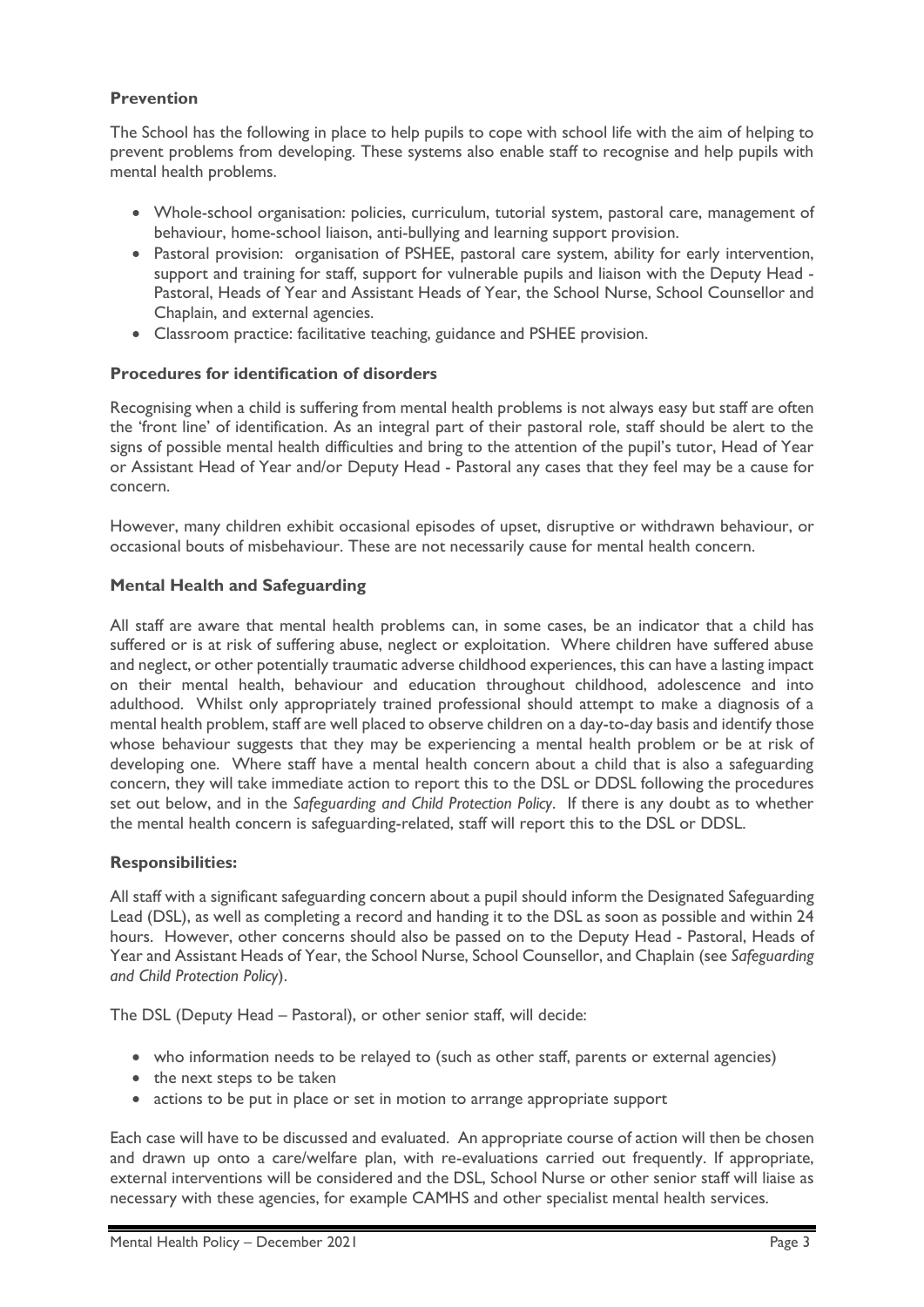The Rennie Surgery provides general medical services to all pupils and this includes the provision of services and care for pupils with mental health concerns. Information is never disclosed to a third party without a pupil's permission. The only exception to this would be if it were believed that someone may come to serious harm if the information was not disclosed. In this case the pupil would be informed that confidentiality was to be broken. There is also a School Counsellor available for all pupils. Appointments can be made via referrals by the Deputy Head - Pastoral (see *School Counselling Policy*).

Pupils who disclose a mental health difficulty, either upon application or subsequently, or who are referred for an assessment, will often be invited to a meeting with the staff in the Rennie Surgery and key pastoral staff including the Deputy Head - Pastoral. There are strict ethical guidelines on confidentiality and the School complies with Data Protection legislation. No information given by a pupil will be disclosed to any person, unless this has been agreed by the pupil (depending on age, maturity and any disability and/or special educational need), or in exceptional circumstances, such as a Child Protection or Health and Safety issue.

However, pupils, and parents of pupils are encouraged to disclose their needs at the earliest opportunity to ensure that appropriate support will be made available. These support needs are communicated on a need to know basis and access to this information can often be restricted to the Deputy Head - Pastoral, Head of Year, Assistant Head of Year, Form Tutor, and/or staff responsible for teaching or supporting the pupil. However, it may be deemed appropriate to alert a wider number of staff if it is felt to be in a child's best interest. The purpose of the information is to ensure that appropriate staff are aware of the pupil's support needs and can put in place any reasonable adjustments that have been recommended.

Whilst we wish to respect pupils' wishes to keep issues confidential, we also recognise that mental health problems may mean that the pupil involved does not have the ability to recognise the need for help.

Pupils who are over the age of 16 will be encouraged to tell their parents about their problems or to give permission for a member of staff to do so. If it is felt that they are at risk to themselves, confidence will be broken and the parents will be informed.

Pupils under the age of 16 will also be encouraged to talk to their parents, or allow a member of staff to do so. In the case of refusal, they will be treated on an individual basis. The final decision will be taken by the specific members of the pastoral team as to whether the parents should be involved.

The School Nurses have a code of conduct which they are obliged to follow. This ensures medical confidentiality for all their patients. However, they too will encourage pupils to involve their parents and can break confidentiality if they feel that the pupil is at risk to themselves or others.

This policy is reviewed annually by the Deputy Head - Pastoral, School Nurses and School Counsellor. The next review is due in December 2022.